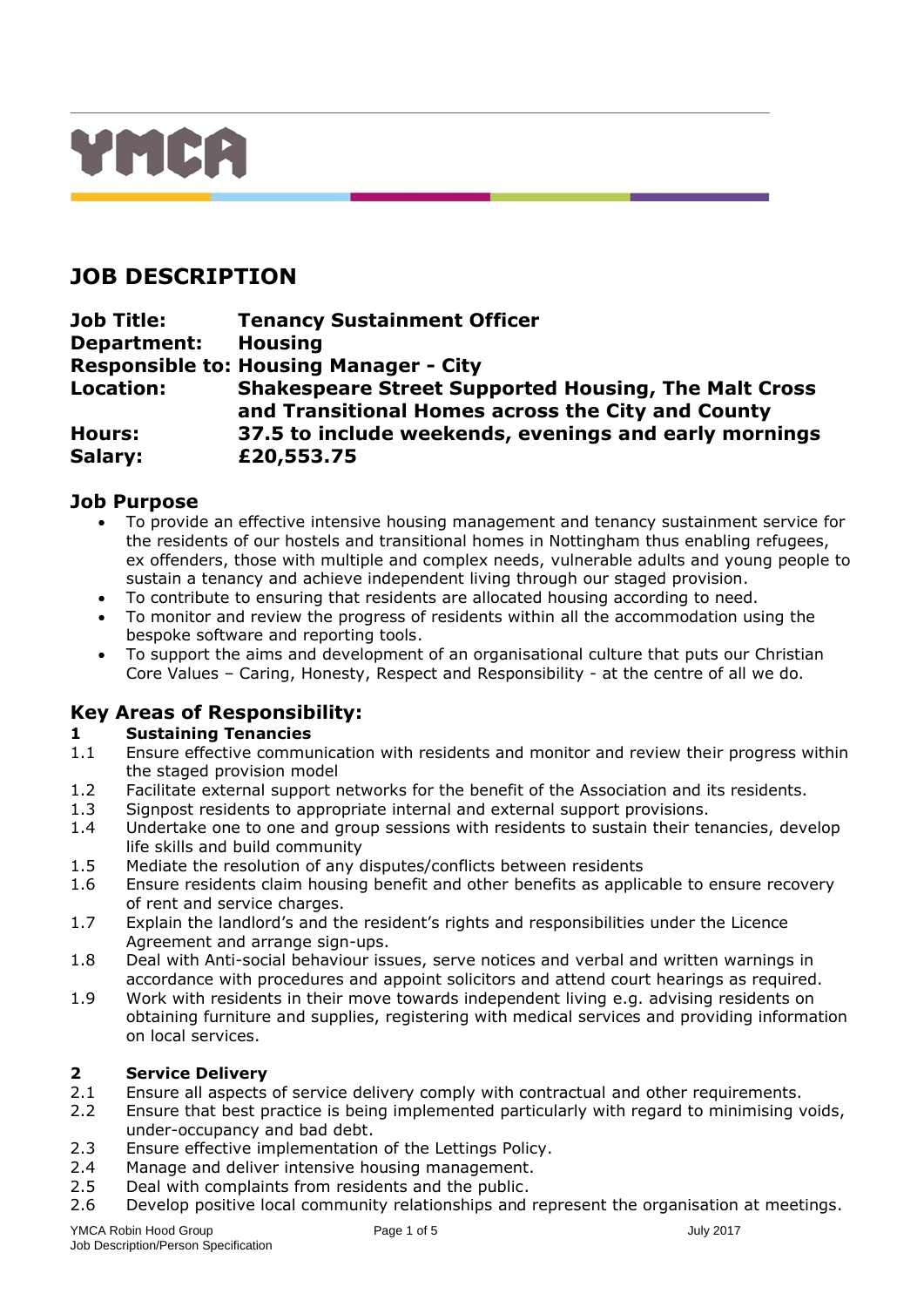- 2.7 Develop and maintain effective working relationships with all relevant organisations.
- 2.8 Ensure that residents are effectively and actively involved in the delivery of our service through consultation and information.
- 2.9 Provide a high standard of housing management to deal with all aspects of tenancy sustainment, including breaches of License Agreements.

#### **3 Administration**

- 3.1 Ensure the timely and accurate preparation and distribution of reports, monitoring information, statistical and financial information, incident reports and safeguarding reports as required.
- 3.3 Implement housing policies and procedures.
- 3.4 Ensure the efficient collection of housing benefit and personal charge contributions.
- 3.5 Work with the Maintenance / Housing Officer teams to report incidents and repairs and to ensure that all health and safety legislation and procedures are adhered to and the security of the hostels and homes is maintained.
- 3.6 Work with the Domestic Team to ensure the cleanliness of the homes and hostels
- 3.7 Contribute to and evaluate improvements to support services and systems.
- 3.8 Ensuring the minimization of void periods by liaising with maintenance, domestics and administrative staff and maintaining an effective waiting list.

## **Responsibilities of all YMCA staff, casual workers and managers**

#### **1 Ambassador for the YMCA**

To act as an advocate and ambassador of the YMCA; promoting and exemplifying the YMCA's core values, mission, vision, and ethos and to positively and proactively protect the YMCA's reputation.

#### **2 Other Duties**

To undertake any other duties and responsibilities as may be assigned by your Line Manager or anyone else designated by the Chief Executive Officer, as necessary. To work in a flexible way to ensure that workload is completed and to undertake any other jobs commensurate with the seniority of the post.

#### **3 Discretion to Act**

To exercise discretion in the performance of the duties of the post, to use best practice and to ensure the effective and efficient use of resources.

Nothing in this Job Description is intended to authorise the post-holder to undertake responsibilities that belong properly to trustees and members of the Executive Management Team unless properly authorised to do so by the Chief Executive directly or through an appropriate manager.

#### **4 Relationships and Confidentiality**

To establish, maintain and enhance team-working with colleagues and staff of YMCA Robin Hood Group and to keep confidential all information about individuals and the business of YMCA Robin Hood Group. Any breach of confidentiality will be treated seriously and may lead to dismissal.

#### **5 Association Ethos**

To support the Christian ethos and core values of the Association. The Association is committed to equality of opportunity and expects all staff and casual workers to abide by our Equality and Diversity Policy.

#### **6 Health and Safety**

To adhere to the Association's Health and Safety policies at all times

## **Line Management Responsibility:**

No direct line management responsibilities but you will be expected to supervise student placements, volunteers, trainees etc as required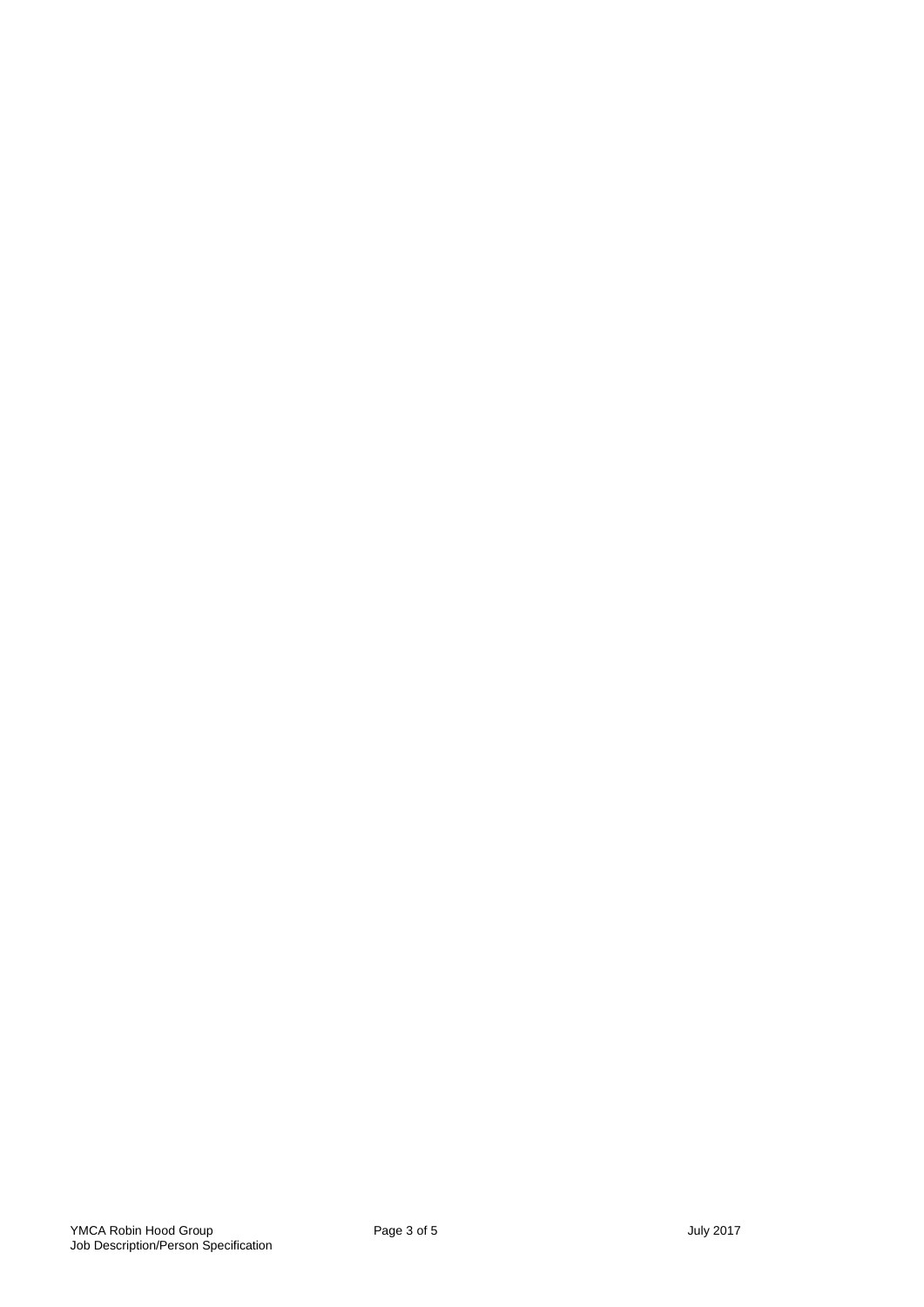## **PERSON SPECIFICATION**

Please ensure that you address all the requirements marked with an "A" in the final column as we will be looking for this information when Shortlisting. Please note relevant qualifications will be checked at interview.

| Area                                              | <b>Criteria</b>                                                                                                                                                                                | How<br>Assessed* |
|---------------------------------------------------|------------------------------------------------------------------------------------------------------------------------------------------------------------------------------------------------|------------------|
| <b>Experience and</b><br>knowledge                | 1.1 Current in depth knowledge of housing issues and<br>legislation particularly relating to homelessness, refugees<br>etc                                                                     | A,I              |
|                                                   | 1.2 Knowledge of the benefits and welfare system                                                                                                                                               | A, I             |
|                                                   | 1.3 Knowledge of the external bodies associated with,<br>and/or affiliated to supported and social housing                                                                                     | A, I             |
|                                                   | 1.4 Experience of working in a supported housing<br>project, move on accommodation project with vulnerable<br>/ challenging adults and / or young people                                       | A, I             |
|                                                   | 1.5 Experience of report writing and completing reports,<br>compiling statistics, reporting performance etc                                                                                    | A, I, T          |
|                                                   | 1.6 Experience of working with a diverse range of people<br>including refugees, those with addiction issues, ex<br>offenders and young people                                                  | A,I              |
|                                                   | 1.7 Experience of dealing with safeguarding issues and<br>ensuring that safeguarding guidance is adhered to                                                                                    | A, I             |
|                                                   | 1.8 Experience of working in and handling stressful<br>situations effectively                                                                                                                  | A, I             |
| Education/<br>Training /<br><b>Qualifications</b> | 2.1 Training relevant to supported housing and the client<br>group                                                                                                                             | A, D             |
|                                                   | 2.2 Excellent level of education (literacy, IT and<br>numeracy)                                                                                                                                | T                |
| <b>Skills &amp; Abilities</b>                     | 3.1 Ability to demonstrate an empathetic, professional<br>and person centred approach, in particular with relation<br>to issues pertaining to vulnerable adults, refugees and<br>young people. | A, I, T          |
|                                                   | 3.2 Ability to demonstrate and understand the<br>importance of effective team working                                                                                                          | $\mathbf I$      |
|                                                   | 3.3 Ability to work with minimal or no supervision and<br>use initiative                                                                                                                       | A, I             |
|                                                   | 3.4 Ability to multi task and prioritise using effective<br>organisation and planning skills                                                                                                   | A, I             |
|                                                   | 3.5 Ability to problem solve                                                                                                                                                                   | I, T             |
|                                                   | 3.6 Ability to work with discretion, integrity and<br>confidentiality                                                                                                                          | Ι.               |

## **Job Title: Tenancy Sustainment Officer**